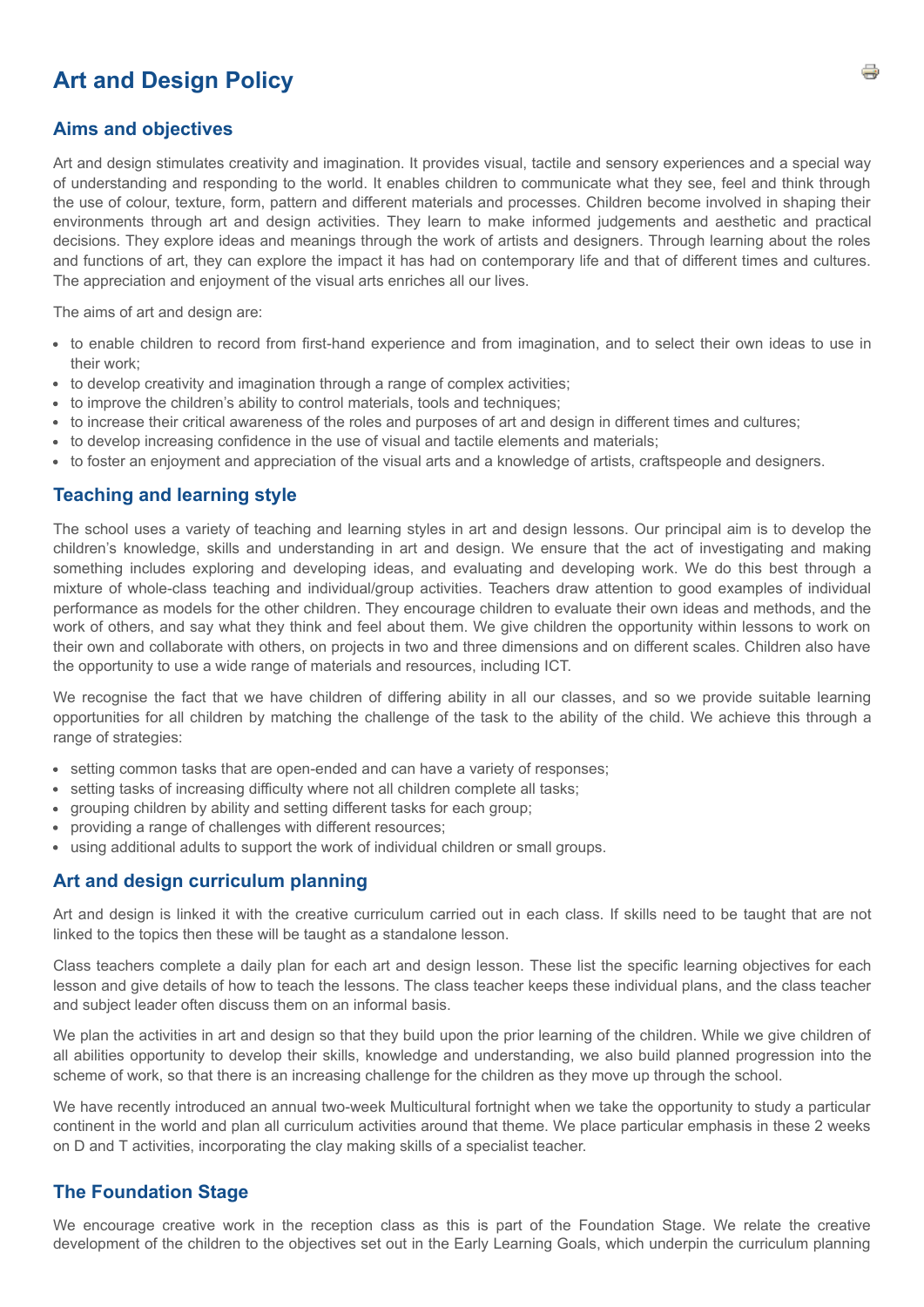for children aged three to five. The children's learning includes art, music, dance, role-play and imaginative play. The range of experience encourages children to make connections between one area of learning and another and so extends their understanding.

We provide a rich environment in which we encourage and value creativity. Children experience a wide range of activities that they respond to, using the various senses. We give them the opportunity to work alongside artists and other adults. The activities that they take part in are imaginative and enjoyable.

## **Contribution of art and design to teaching in other curriculum areas**

## **English**

Art and design contributes to the teaching of English in our school by encouraging children to ask and answer questions about the starting points for their work. They have the opportunity to compare ideas, methods and approaches in their own work and that of other children, and to say what they think and feel about them.

## **Mathematics**

Art and design contributes to the teaching of mathematics in our school by giving opportunities to develop the children's understanding of shape and space through work in two and three dimensions.

## **Information and communication technology (ICT)**

We use ICT to support art and design teaching when appropriate. Children use software to explore shape, colour and pattern in their work. Older children collect visual information to help them develop their ideas by using digital and video cameras to record their observations. Children use the internet to find out more about famous artists and designers.

## **Personal, social and health education (PSHE) and citizenship**

Art and design contributes to the teaching of some elements of personal, social and health education and citizenship. The children discuss how they feel about their own work and the methods and approaches used by others. They have the opportunity to meet and talk with artists and other talented adults whilst undertaking their work.

## **Spiritual, moral, social and cultural development**

The teaching of art and design offers opportunities to support the social development of our children through the way we expect them to work with each other in lessons. Groupings allow children to work together and give them the chance to discuss their ideas and feelings about their own work and the work of others. Their work in general helps them to develop a respect for the abilities of other children and encourages them to collaborate and co-operate across a range of activities and experiences. The children learn to respect and work with each other and with adults, thus developing a better understanding of themselves. They also develop an understanding of different times and cultures through their work on famous artists, designers and craftspeople.

## **Teaching art and design to children with special needs**

We teach art and design to all children, whatever their ability. Art and design forms part of our school curriculum policy to provide a broad and balanced education for all our children. Our teachers provide learning opportunities that are matched to the needs of children with learning difficulties. Work in art and design takes into account the targets set for individual children in their Individual Education Plans (IEPs).

## **Assessment and recording**

We assess the children's work in art and design whilst observing them working during lessons. Teachers assess the progress made by children against the learning objectives for their lessons.

## **Resources**

We have a wide range of resources to support the teaching of art and design across the school. All our classrooms have a range of basic resources, but we keep the more specialised equipment in the art and design store. This room is accessible to children only under adult supervision.